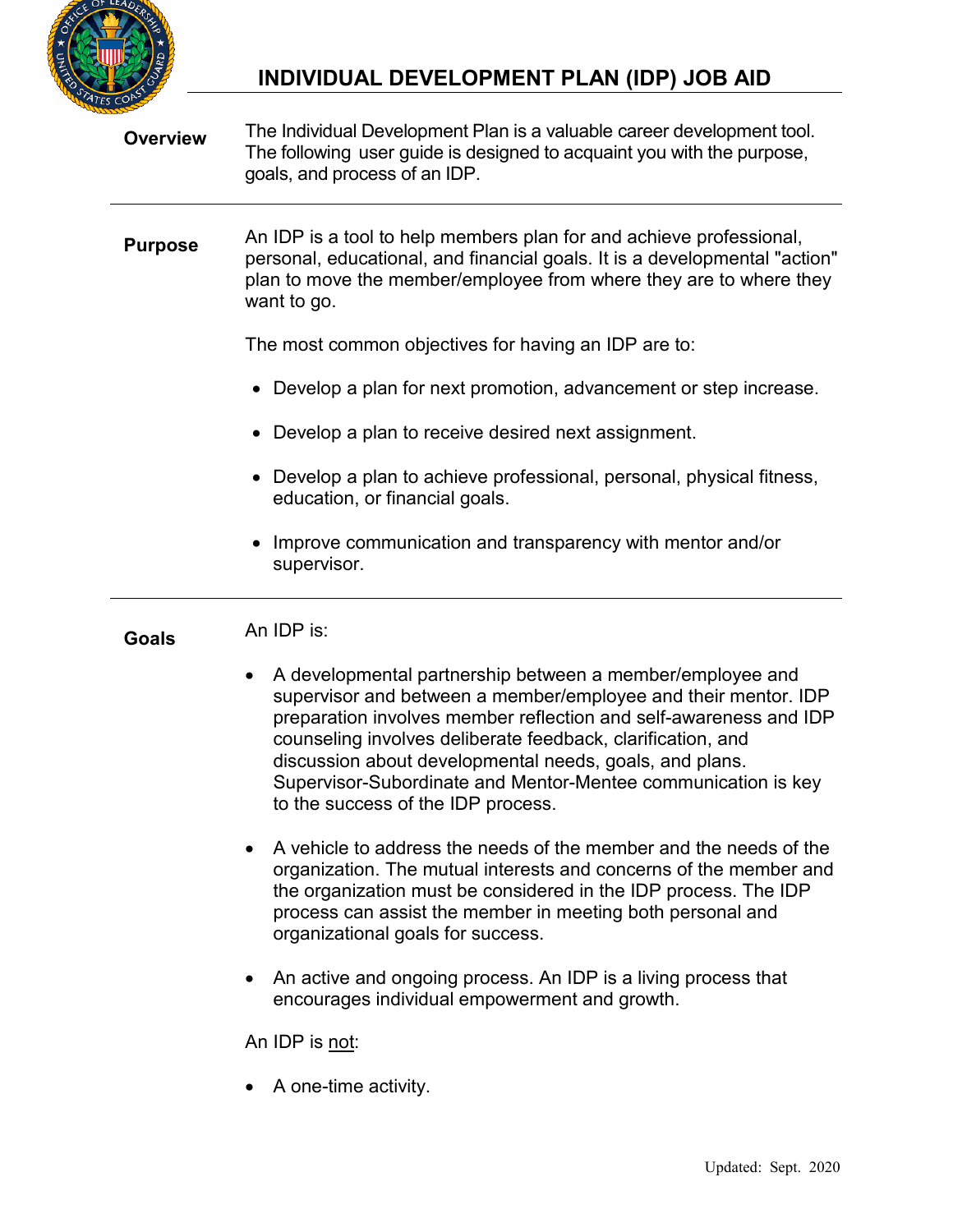- A performance appraisal. The IDP should not be used as a means to formally assess the member's performance and should not be used for human resources decisions (e.g., promotions, etc.). It does not replace the performance evaluation form/system to determine advancements, promotion, pay, awards, etc. The purpose is professional development, not appraisal. *A person's decision not to carry out a developmental activity or achieve a goal should not impact his or her performance evaluation. Correct use of an IDP, however, will likely improve a member's performance and behaviors.* **Goals, cont'd**
	- A guarantee of promotion to a higher paygrade. An IDP can help prepare a person to become qualified for a higher paygrade, but does not imply a guarantee of promotion.
	- A fix for all supervisor-personnel relations problems. The IDP is only one part of the comprehensive efforts of an organization to enhance job satisfaction and cooperative work relationships.

| <b>Process</b> | <b>IDP Process:</b> |
|----------------|---------------------|
|----------------|---------------------|

| Step#          | <b>Description</b>                      |
|----------------|-----------------------------------------|
|                | Conduct a self-assessment               |
| $\overline{2}$ | Set up a meeting with your mentor       |
| 3              | Set up a meeting with your supervisor * |
| 4              | Fill out the IDP Form                   |
| 5              | Meet with your mentor                   |
| 6              | Meet with your supervisor *             |
| 7              | Finalization of IDP Form *              |
| 8              | Implementation                          |
| 9              | Follow-Up                               |
| 1በ             | <b>Next Meeting</b>                     |

\* These steps are not required when this for is used independent of first-termer requirements.

Step One: Conduct a self-assessment

To conduct a self-assessment, start by thinking about your current state (i.e., your current rating/rank, your current job, your current qualifications and competencies, your current physical fitness level, your current financial situation, your current education, and your current personal situation) your current your knowledge, skills, and abilities.

Then, think about where you want to be in 12 months (i.e., the next advancement/ promotion, your next desired job assignment, your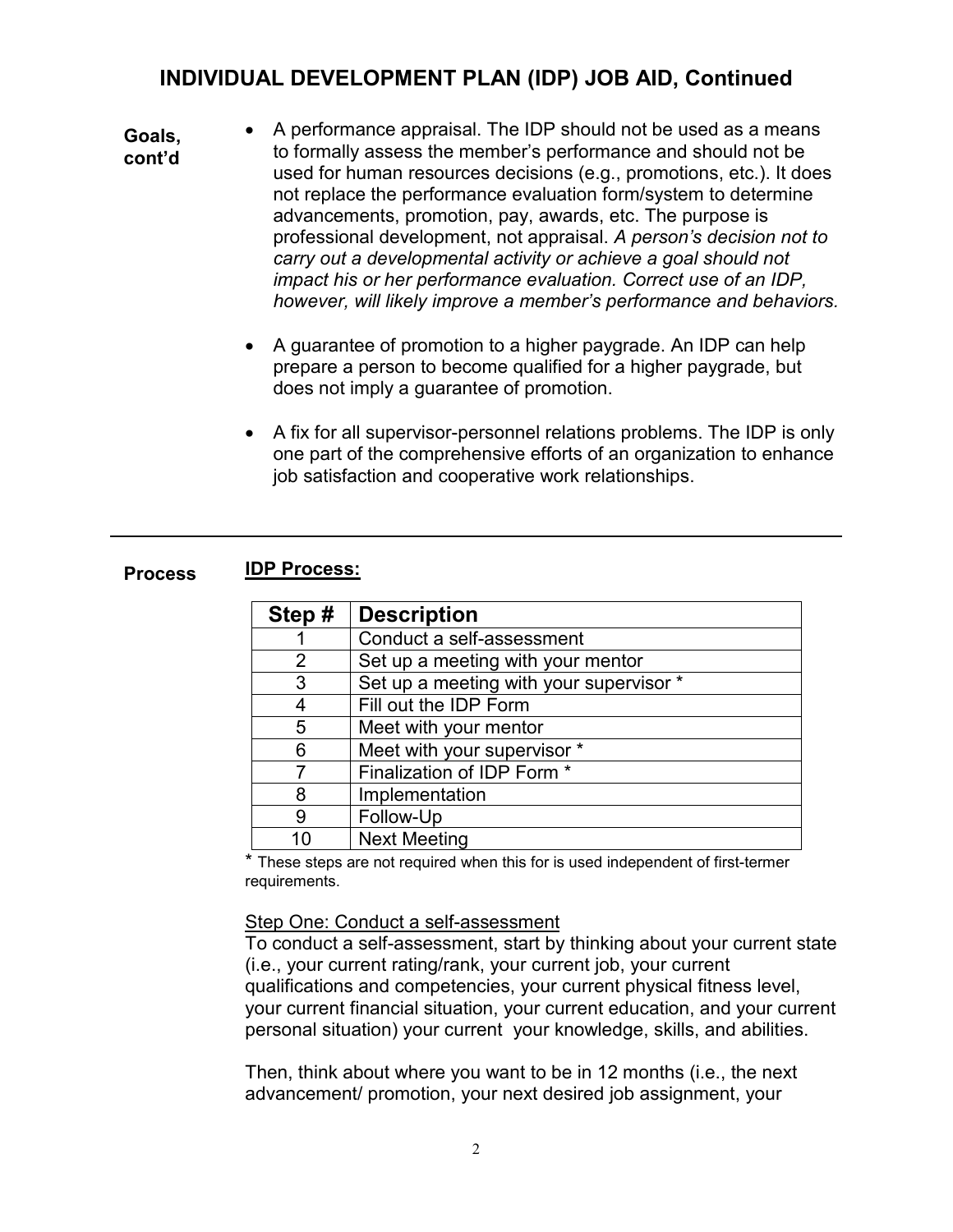physical fitness goals, your education goals, your financial goals, other goals). **Process, cont'd**

Then, think about how you can get there. Ask yourself:

- What steps do I need to take to accomplish each goal?
- What barriers or obstacles might prevent me from accomplishing my goals (e.g., time, money, other commitments, etc.)?
- What can I do to overcome these barriers or obstacles?
- What resources are available to help me?

Keep in mind that you will likely need guidance and mentorship to reach these goals, which is one of the purposes of the IDP. Your mentor and/or supervisor will be able to either directly help you by providing guidance on how to achieve your goal or indirectly help you by directing you to the appropriate resource or subject matter expert.

Then, repeat the process for where you want to be in 2-5 years.

#### Step Two: Set up a meeting with your mentor (optional)

Set up a meeting with your mentor, if you have one. If you do not have one and desire one, ask for one through your chain of command or use your own resources to identify and select one. Your mentor should be a person that you feel comfortable sharing your personal and professional goals with and a person who has enough experience to assist you in achieving your goals.

When setting up the meeting with your mentor, ask if he/she would prefer you to fill out the form beforehand.

#### Step Three: Set up a meeting with your supervisor (optional if IDP is not required)

First term military members are required to review the IDP with their supervisor. For others using an IDP this step can be very beneficial but is not required. When setting up the meeting as your supervisor, ask if he/she would prefer you to fill out the form beforehand. Some supervisors may want to fill out the form with the member/employee, regardless of rank, rank or experience.

Establish whether your mentor will accompany you in the meeting with the supervisor.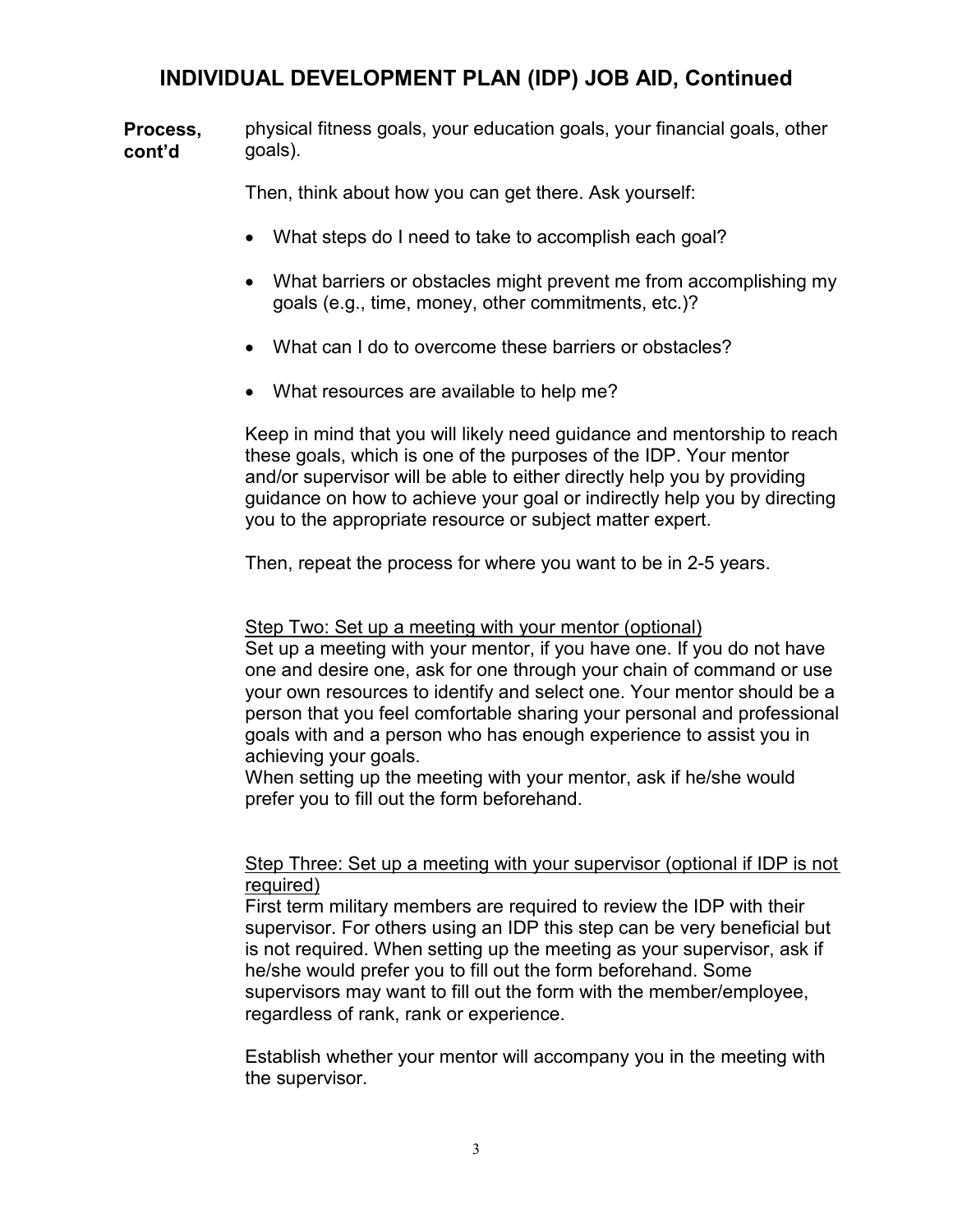#### Step Four: Fill out the IDP Form Based on your supervisor's and mentor's requests from Step Two and Three, begin filling out the IDP form or at least as much as you can. Use CGBI and Direct Access to obtain your personal information: **Process, cont'd**

- Direct Access User Guides:<https://www.dcms.uscg.mil/ppc/pd/da/>
- CGBI User Guide: [https://cgbi.osc.uscg.mil/analyze/CGBIHelp/CGBI\\_Help.htm](https://cgbi.osc.uscg.mil/analyze/CGBIHelp/CGBI_Help.htm)

The discussion topics within the "Advancement/Promotion", "Career Planning", "Education", "Financial Planning" and "Additional Discussion Points" sections are suggestions. As labeled, they are "Proposed Discussion Points" that provide the supervisor and/or mentor with a baseline for generating a developmental conversation. They are not all inclusive and may not all apply based on your needs.

When developing your personal and professional goals on Page 2, use the SMART acronym. Your goals should be: *SMART Goals*

**S**pecific, **M**easurable, **A**ttainable, **R**elevant, **T**ime-Bound

### **S**pecific:

A specific goal has a much greater chance of being accomplished than a general goal. To set a specific goal, you must answer the six "W" questions.

- *What:* What do you want to accomplish?
- *Why:* Specific reason, purpose or benefit
- *Who:* Who will be involved?
- *Where:* Identify a location
- *Which:* Identify requirements or constraints.

**Example of specific**: Complete all the requirements for advancement to E-4.

**Example of non-specific**: Advance to the next rank.

### **M**easurable:

Next - requires establishing a set criteria for measuring progress towards attaining your goal. In other words, comparing where you are now to where you want to be. How will you know when you have accomplished your goal? This will help keep you on track and let you know if you are falling behind.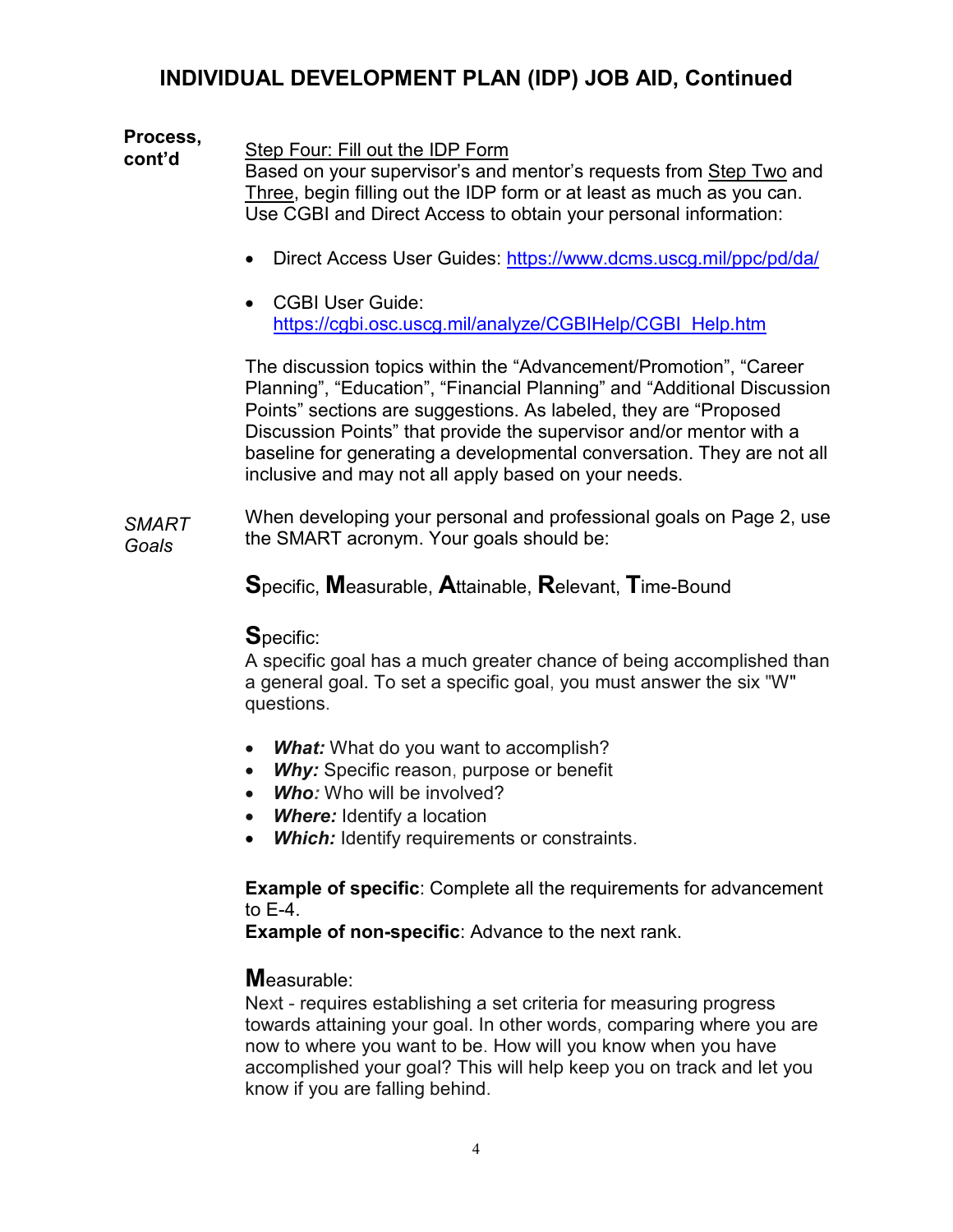**Example of measureable**: Complete Project Manager Level 1 certification. **Process, cont'd**

**Example of non-specific**: Get an initial acquisition certification.

#### **A**ttainable: *SMART*

Another important component of goal setting is making sure your goal is attainable. The best goals should challenge you, but should not be impossible to achieve. Do you possess: *Goals, cont'd*

- The right Attitude, how committed are you?
- Do you possess the aptitude and capacity to accomplish this goal?
- What talent or expertise will be needed to ensure your success?
- Do you have the financial means to achieve your desired outcome?

**Example of attainable**: Having just reached my 6 months (time in grade) as an E-3 complete all the requirements for advancement to E-4. **Example of non-attainable:** Having just graduated boot camp, advance to E-6.

## **R**elevant:

Is your goal practical? Is the goal relevant to your life? Does it meet your priorities? Remember, expending time, energy, and money on a goal that will not serve you, does not make sense.

**Example of realistic/relevant goal:** Having just received high marks and a ready for advancement recommendation on my EER, advance to E-4.

**Example of not realistic/relevant**: As a seaman in Deck Department, qualify as an EOW.

### **T**ime-Bound:

Finally, you need to develop a specific time-frame to achieve your goal. A time-frame will get you started. Your time-frame must be reasonable, and it must take into account factors that are outside of your control.

**Example of time-bound**: I will complete the requirements for advancement to E-4 within 6 months.

**Example without time-bound**: I will complete the requirements for advancement to E-4.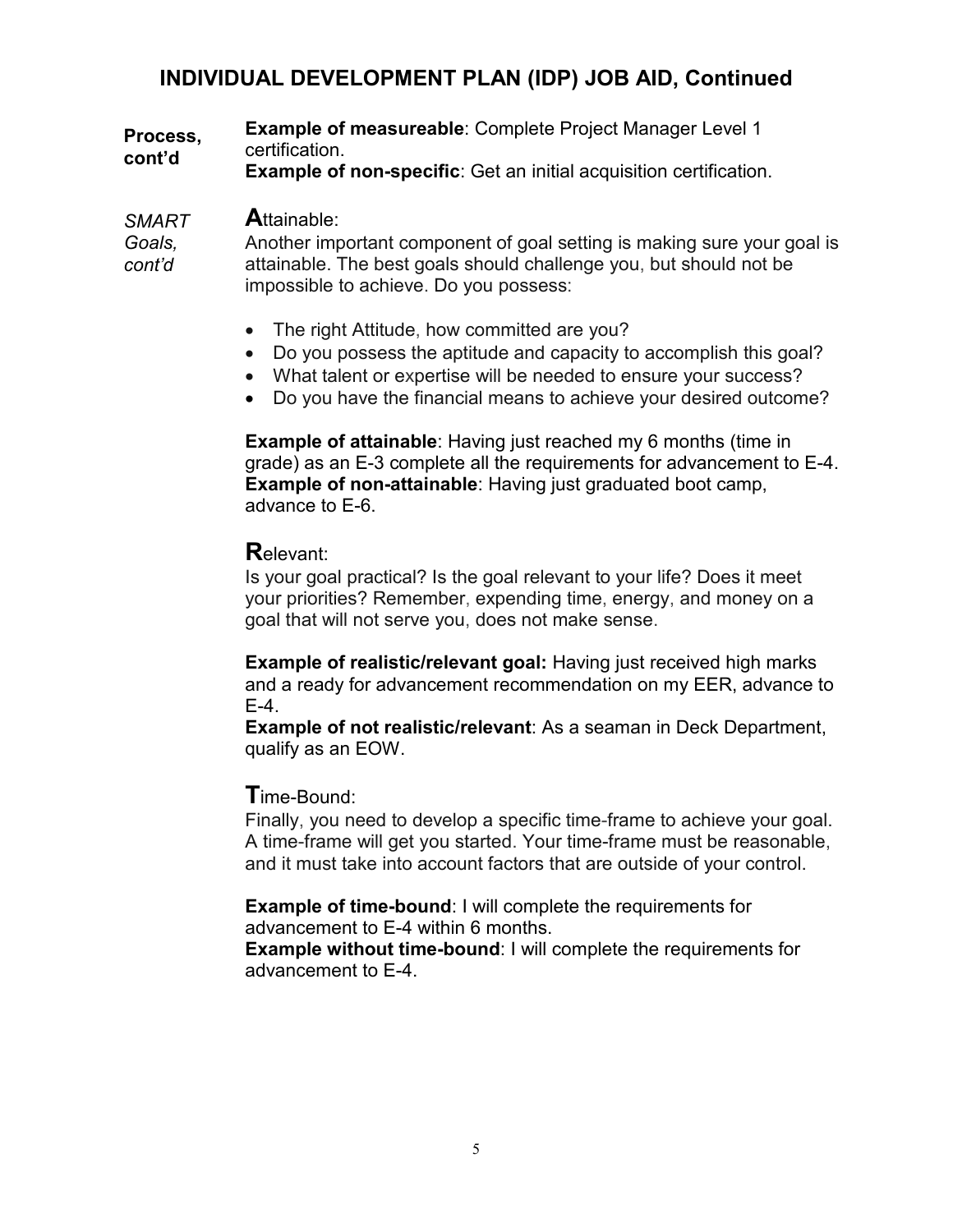#### **SMART GOAL**: **Process, cont'd**

| <b>Specific</b>    | Complete all the requirements for advancement to E-<br>4 IAW COMDTINST M1000.2A.                                      |
|--------------------|-----------------------------------------------------------------------------------------------------------------------|
| <b>Measurable</b>  | By using the E-4 advancement checklist, ensure all<br>tasks completed.                                                |
| <b>A</b> chievable | Having just reached my 6 months (time in grade) as<br>an E-3, complete all the requirements for<br>advancement to E-4 |
| <b>Relevant</b>    | Having just received high marks and a ready for<br>advancement recommendation on my EES, advance<br>to $E-4$ .        |
| <b>Time-Bound</b>  | I will complete the requirements for advancement to<br>E-4 within 6 months.                                           |

**Having just reached my 6 month time in grade mark as an E-3, and having just received high marks and a ready for advancement recommendation on my EER, I want to complete all the requirements for advancement to E-4 IAW COMDTINST M1000.2A within 6 months.**

#### Step Five: Meet with your mentor

If pre-established, meet with your mentor and review the IDP form.

The mentor should review the form and its contents with the mentee. If the mentee needs help in filling out the form the mentor will assist. Additionally, the mentor will provide developmental feedback to the member and may prepare the mentee for the meeting with the supervisor.

#### Step Six: Meet with your supervisor (required for first termers)

The objectives of the mentor and mentee meeting are for the mentor to provide feedback to the mentee and for the mentor and mentee to obtain mutual commitment and align expectations on the IDP.

*Mentee's Responsibilities:*

- If pre-established, ensure the form is filled out as sufficiently and accurately as possible
- Provide the form, electronically, to the supervisor prior to the meeting and bring a copy to the meeting.